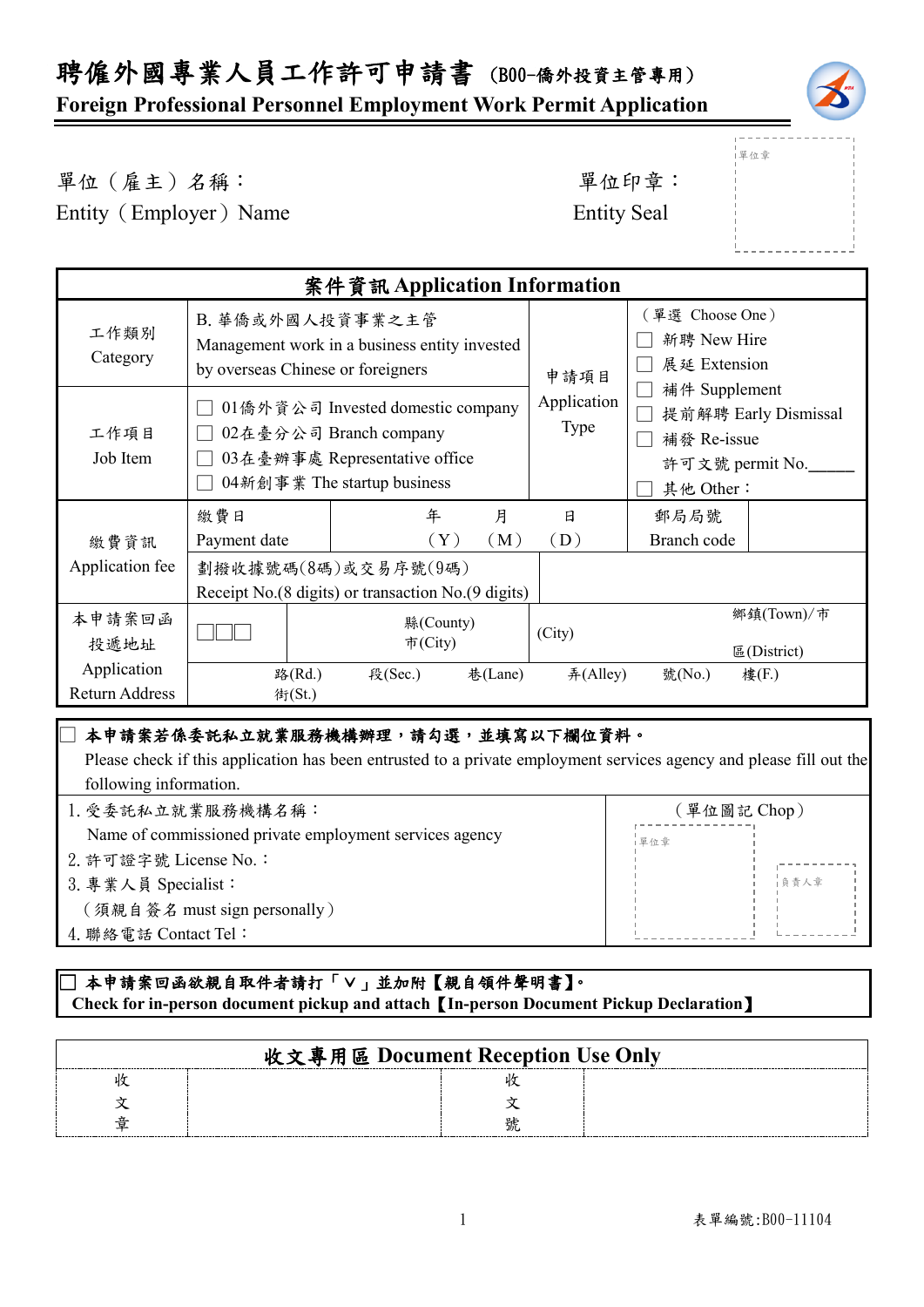## 聘僱外國專業人員工作許可申請書 (B00-僑外投資主管專用)

**Foreign Professional Personnel Employment Work Permit Application**

| 雇主資訊 Employer Information                                                                                             |                                                                                                               |     |                                    |  |  |
|-----------------------------------------------------------------------------------------------------------------------|---------------------------------------------------------------------------------------------------------------|-----|------------------------------------|--|--|
| 單位名稱                                                                                                                  |                                                                                                               |     |                                    |  |  |
| <b>Entity Name</b>                                                                                                    |                                                                                                               |     |                                    |  |  |
| 單位統一編號                                                                                                                |                                                                                                               |     | 單位章及負責人章 Seals of Entity and Owner |  |  |
| Entity Tax ID No.                                                                                                     |                                                                                                               |     |                                    |  |  |
| 負責人                                                                                                                   |                                                                                                               | 單位章 |                                    |  |  |
| Owner                                                                                                                 |                                                                                                               |     | 負責人章                               |  |  |
| 行業類別代碼                                                                                                                |                                                                                                               |     |                                    |  |  |
| <b>Industry Category Code</b>                                                                                         |                                                                                                               |     |                                    |  |  |
|                                                                                                                       | 雇主資格 Employer Qualification                                                                                   |     |                                    |  |  |
|                                                                                                                       | 本國公司、外國公司在臺分公司或大陸地區公司在臺分公司。                                                                                   |     |                                    |  |  |
|                                                                                                                       | Domestic company, foreign branch company established in the Republic of China or Mainland China branch        |     |                                    |  |  |
|                                                                                                                       | company established in the Republic of China.                                                                 |     |                                    |  |  |
|                                                                                                                       | 外國公司代表人辦事處或大陸地區公司在臺辦事處。                                                                                       |     |                                    |  |  |
|                                                                                                                       | Representative office of a foreign company or a Mainland China company, approved by the authority concerned   |     |                                    |  |  |
| at the central government level.                                                                                      |                                                                                                               |     |                                    |  |  |
|                                                                                                                       | 「具創新能力之新創事業認定原則」之事業單位。                                                                                        |     |                                    |  |  |
|                                                                                                                       | The startup businesses recognized as capable of innovation.                                                   |     |                                    |  |  |
|                                                                                                                       | 對國內經濟發展有實質貢獻,或因情況特殊,請勞動部會商中央目的事業主管機關專案認定。                                                                     |     |                                    |  |  |
|                                                                                                                       | Has made substantial contribution to the domestic economic development, or special circumstance and should be |     |                                    |  |  |
|                                                                                                                       | treated as a special case (MOL will consult with the authority concerned at the central government level).    |     |                                    |  |  |
|                                                                                                                       | 姓名                                                                                                            | 電話  | 傳真                                 |  |  |
|                                                                                                                       | Name                                                                                                          | Tel | Fax                                |  |  |
| 連絡人                                                                                                                   | 姓名                                                                                                            | 電話  | 傳真                                 |  |  |
| Contact                                                                                                               | Name                                                                                                          | Tel | Fax                                |  |  |
|                                                                                                                       | Email:                                                                                                        |     |                                    |  |  |
| 本案聘僱之具體理由並說明聘僱外國人之正面效益(展延案免填):                                                                                        |                                                                                                               |     |                                    |  |  |
| Specific reasons for this hiring case and explanation of the positive benefits of hiring foreigner (not necessary for |                                                                                                               |     |                                    |  |  |
| hiring extension):                                                                                                    |                                                                                                               |     |                                    |  |  |
|                                                                                                                       |                                                                                                               |     |                                    |  |  |
|                                                                                                                       |                                                                                                               |     |                                    |  |  |
|                                                                                                                       |                                                                                                               |     |                                    |  |  |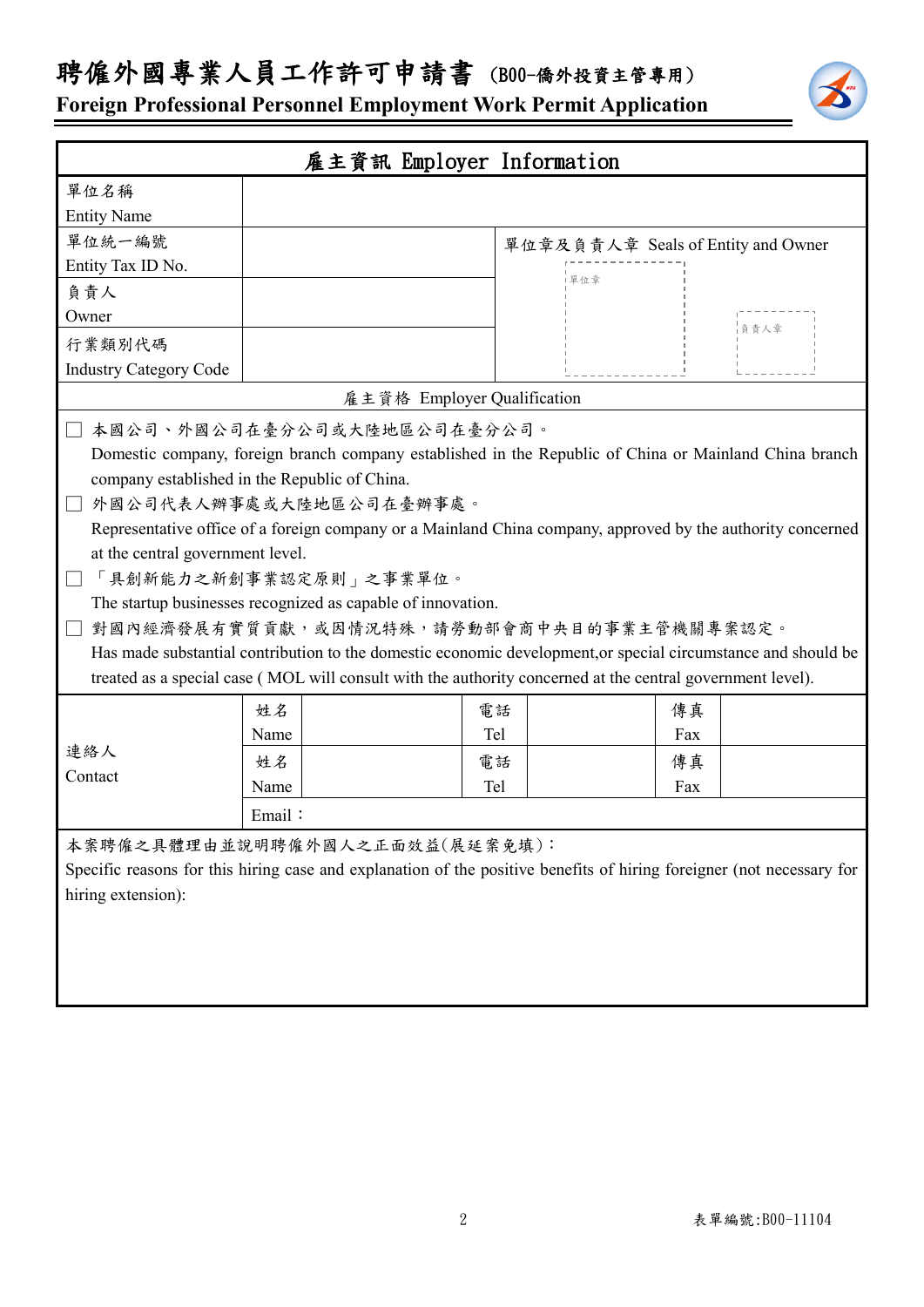**Employed Foreign Worker Name List**

單位(雇主)名稱: 第四章: 李位印章: 第一 Entity (Employer) Name Entity Seal

單位章

| <b>No.1</b>              |            |                            |            |                             |                         |                           |  |
|--------------------------|------------|----------------------------|------------|-----------------------------|-------------------------|---------------------------|--|
|                          | Surname    | 性別                         |            |                             | 國籍(或地區)                 |                           |  |
| 英文姓名                     |            | Gender                     |            |                             | Nationality (or region) |                           |  |
| English Name             | Given name | 出生日期 Birthday              |            | 西元 (A.D.)                   | # (Y)                   | $\boxplus$ (D)<br>月 $(M)$ |  |
| 中文姓名                     |            |                            |            |                             |                         |                           |  |
| Chinese Name             |            | 最高學歷                       |            | 博士 Ph.D<br>碩士 MA            |                         |                           |  |
| 護照號碼                     |            | Highest Level of           |            | 學士BA<br>專科 Vocational       |                         |                           |  |
| Passport No.             |            | Education                  |            | 高中(含)以下 High School or less |                         |                           |  |
| 行動電話號碼                   |            | 電子郵件信箱                     |            |                             |                         |                           |  |
| Mobile number            |            | E-mail                     |            |                             |                         |                           |  |
| 申請聘僱期間                   | 起 From     | 迄To                        |            |                             |                         |                           |  |
| <b>Employment Period</b> | # (Y)      | 月 (M)<br>日                 | $(D) \sim$ | # (Y)                       | (D)<br>月 (M)<br>日       |                           |  |
|                          |            | 職業類別代碼                     |            |                             |                         | 新臺幣 NT\$                  |  |
| 職稱                       |            | <b>Occupation Category</b> |            |                             | 每月薪資                    |                           |  |
| Job Title                |            | Code                       |            | Monthly Salary              |                         |                           |  |
| 工作內容                     |            | 工作地址                       |            |                             |                         |                           |  |
| Job Description          |            | <b>Working Address</b>     |            |                             |                         |                           |  |
| 備註 Note                  |            |                            |            |                             |                         |                           |  |

| No.2                     |            |                                       |            |                                                                          |                               |                |
|--------------------------|------------|---------------------------------------|------------|--------------------------------------------------------------------------|-------------------------------|----------------|
|                          | Surname    | 性別                                    |            |                                                                          | 國籍(或地區)                       |                |
| 英文姓名                     |            | Gender                                |            | Nationality (or region)                                                  |                               |                |
| English Name             | Given name | 出生日期 Birthday                         |            | 西元 (A.D.)                                                                | $\text{4}(Y)$ 月 $(M)$         | $\boxplus$ (D) |
| 中文姓名<br>Chinese Name     |            | 最高學歷<br>Highest Level of<br>Education |            | 博士 Ph.D<br>碩士 MA<br>學士BA<br>專科 Vocational<br>高中(含)以下 High School or less |                               |                |
| 護照號碼<br>Passport No.     |            |                                       |            |                                                                          |                               |                |
| 行動電話號碼                   |            | 電子郵件信箱                                |            |                                                                          |                               |                |
| Mobile number            |            | E-mail                                |            |                                                                          |                               |                |
| 申請聘僱期間                   | 起 From     | 迄To                                   |            |                                                                          |                               |                |
| <b>Employment Period</b> | # (Y)      | 月 (M)<br>日                            | $(D) \sim$ | # (Y)                                                                    | $\boxplus$ (D)<br>月 (M)       |                |
| 職稱<br>Job Title          |            | 職業類別代碼<br>Occupation Category<br>Code |            |                                                                          | 每月薪資<br><b>Monthly Salary</b> | 新臺幣NT\$        |
| 工作內容                     |            | 工作地址                                  |            |                                                                          |                               |                |
| Job Description          |            | Working Address                       |            |                                                                          |                               |                |
| 備註 Note                  |            |                                       |            |                                                                          |                               |                |

| 'nл<br>٠ |  |
|----------|--|
|          |  |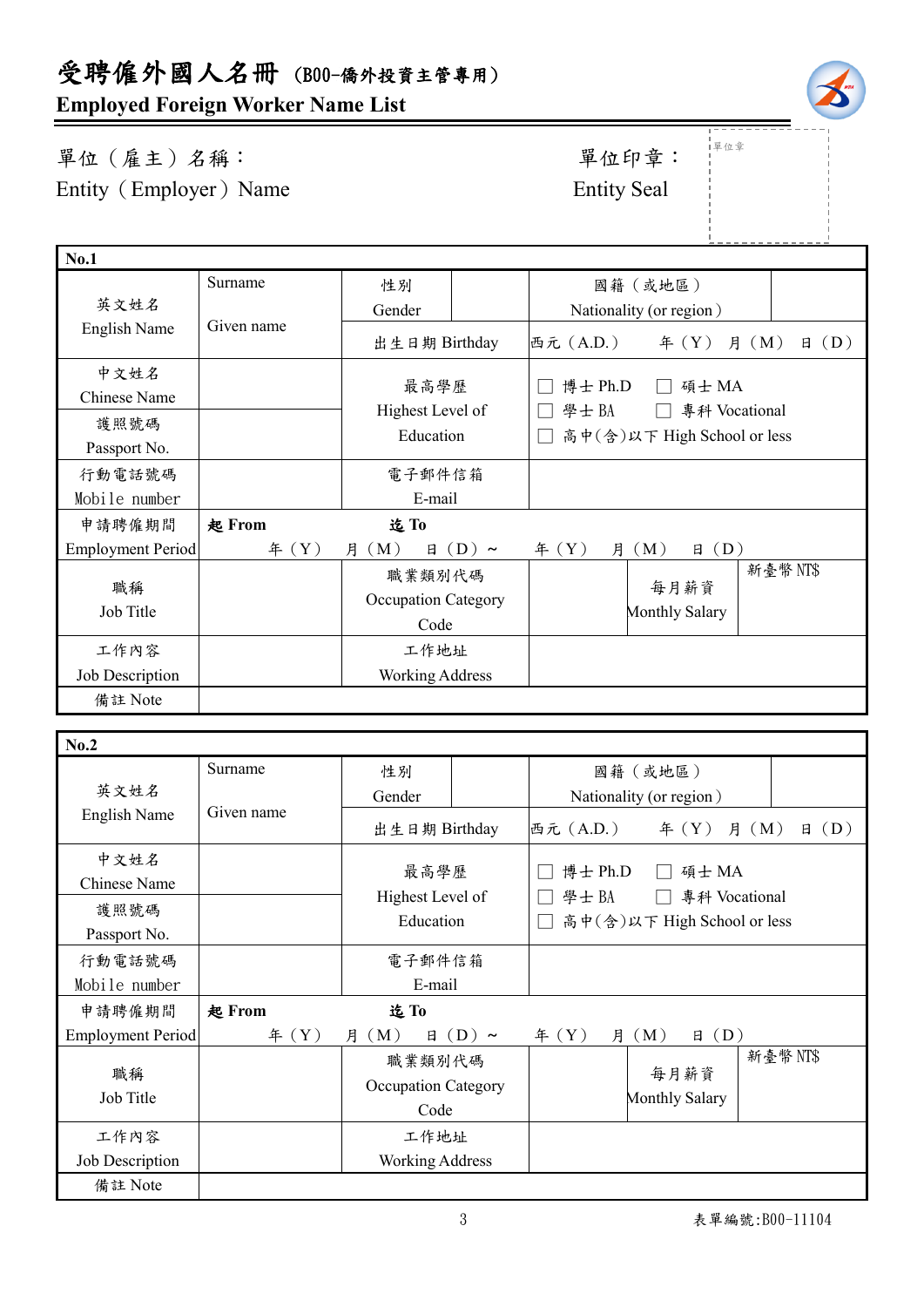## 填表及書面送件須知 (B00-僑外投資主管專用)

### **Guidance Notes**



|                                       | 申請書 Application Form                                                                                                                                                                                                                                                                                                                                                                                                                                                                                                       |  |  |  |  |
|---------------------------------------|----------------------------------------------------------------------------------------------------------------------------------------------------------------------------------------------------------------------------------------------------------------------------------------------------------------------------------------------------------------------------------------------------------------------------------------------------------------------------------------------------------------------------|--|--|--|--|
| 欄位 Field                              | 填寫方式及說明 Guidance                                                                                                                                                                                                                                                                                                                                                                                                                                                                                                           |  |  |  |  |
| 單位(雇主)名稱                              | 請填寫單位中文全名。                                                                                                                                                                                                                                                                                                                                                                                                                                                                                                                 |  |  |  |  |
| <b>Entity Name</b>                    | Please enter full entity name in Chinese.                                                                                                                                                                                                                                                                                                                                                                                                                                                                                  |  |  |  |  |
| 申請項目                                  | 若係申請資料異動,請勾選「其他」,並填寫異動事由。                                                                                                                                                                                                                                                                                                                                                                                                                                                                                                  |  |  |  |  |
| <b>Application Type</b>               | If you apply for changing information, please tick "other" and include the reason.                                                                                                                                                                                                                                                                                                                                                                                                                                         |  |  |  |  |
| 繳費資訊                                  | 郵局收據編號 (8碼)<br>存款金額<br>104/06/11 12:01:22<br>0002660<br>Receipt No.(8 digits)<br>003110 1A6<br>359779<br>他人不扣手續變<br>繳費日期 Payment date<br>郵局局號 Branch code<br>電腦記錄                                                                                                                                                                                                                                                                                                                                                          |  |  |  |  |
| Application fee                       | 郵局局號 Branch code<br>交易序號 transaction No.<br>E-8103097<br>經辦局章戳<br><b>比門郵局(901支</b><br>郵政劃撥儲金存款收據<br>繳費日期 Payment<br>$000100 - 6$<br>局號<br>帳號<br>收<br>19058848<br>款<br>104.07.01<br>勞動部勞動力發展署聘僱許可收費專戶<br>(請以雇主名義自行填寫)                                                                                                                                                                                                                                                                                                       |  |  |  |  |
| 負責人                                   | 請填寫單位負責人(代表人)之姓名。                                                                                                                                                                                                                                                                                                                                                                                                                                                                                                          |  |  |  |  |
| Owner                                 | Please enter the name of the owner.                                                                                                                                                                                                                                                                                                                                                                                                                                                                                        |  |  |  |  |
| 行業類別代碼<br>Industry<br>Category Code   | 請至「外國人在臺工作服務網」>「申請表件」>「主分類:行職業類別代碼」查詢。<br>Look it up at the website of EZ Work Taiwan > Application Forms > Code of Standard Industrial<br>& Occupational Classification.                                                                                                                                                                                                                                                                                                                                                  |  |  |  |  |
|                                       | 受聘僱外國人名冊 Employed Foreign Worker Name List                                                                                                                                                                                                                                                                                                                                                                                                                                                                                 |  |  |  |  |
| 欄位 Field                              | 填寫方式及說明 Guidance                                                                                                                                                                                                                                                                                                                                                                                                                                                                                                           |  |  |  |  |
| 工作內容                                  | 請具體描述外國人所擔任職務之工作內容。                                                                                                                                                                                                                                                                                                                                                                                                                                                                                                        |  |  |  |  |
| Job Description                       | Please describe specifically the tasks or duties of the position.                                                                                                                                                                                                                                                                                                                                                                                                                                                          |  |  |  |  |
| 職業類別代碼<br>Occupation<br>Category Code | 請至「外國人在臺工作服務網」>「申請表件」>「行職業類別代碼」查詢。<br>Look it up at the website of EZ Work Taiwan $>$ Application Forms $>$ Code of Standard<br>Industrial & Occupational Classification.                                                                                                                                                                                                                                                                                                                                                  |  |  |  |  |
| 每月薪資<br><b>Monthly Salary</b>         | 1. 應與聘僱契約書所載一致,並不得低於本部依「外國人從事就業服務法第四十六條第<br>一項第一款至第六款工作資格及審查標準   第8條規定公告之數額。<br>2. 如係1個月以下之短期工作,請填寫本次聘期薪資給付總額。<br>1. The payment amount should be consistent to the contract, which shall not be less than the<br>amount announced by the Ministry of Labor according to article 8 of Qualifications and<br>Criteria Standards for foreigners undertaking the jobs specified under Article 46.1.1 to 46.1.6<br>of the Employment Service Act.<br>2. Employment less than one month, please enter the total payment amount. |  |  |  |  |
|                                       | 請填寫外國人主要之工作地點。若工作 (辦公) 地址與雇主單位設立地址不同,應檢附                                                                                                                                                                                                                                                                                                                                                                                                                                                                                   |  |  |  |  |
| 工作地址                                  | 該地址係雇主合法使用之相關證明文件(例如辦公室租賃契約、工廠登記等)。                                                                                                                                                                                                                                                                                                                                                                                                                                                                                        |  |  |  |  |
| <b>Working Address</b>                | Please enter the main working address in Taiwan. If the address is not the registered address of<br>the entity (employer), supporting documents proving legitimate use are required (such as lease                                                                                                                                                                                                                                                                                                                         |  |  |  |  |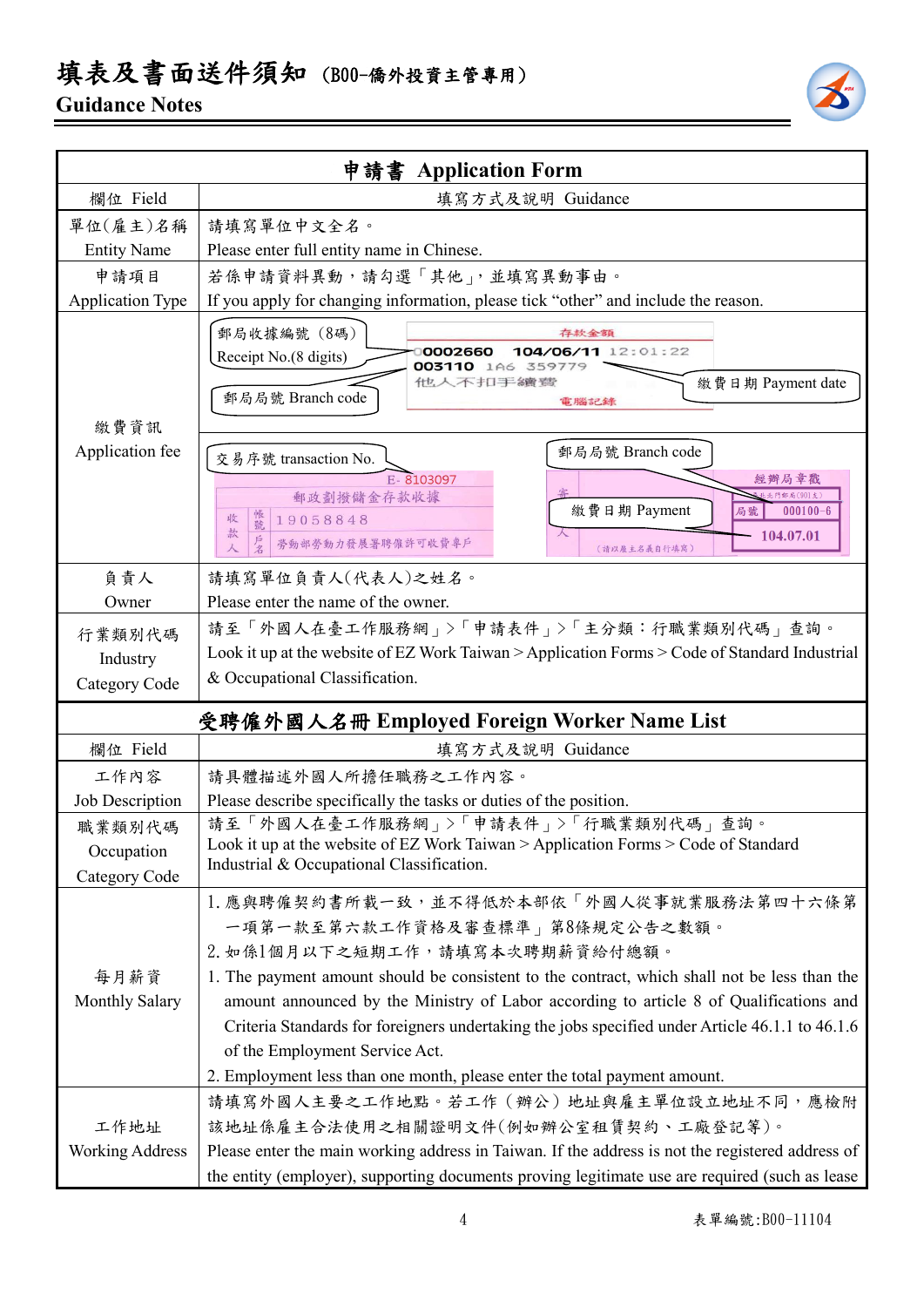|                                          | contract of the office, factory registration certificate).                                                                                                                                                                                                                                                                                                                                                                                                                                                                                                                                                                                                                                                                                                                                                                                 |  |  |  |
|------------------------------------------|--------------------------------------------------------------------------------------------------------------------------------------------------------------------------------------------------------------------------------------------------------------------------------------------------------------------------------------------------------------------------------------------------------------------------------------------------------------------------------------------------------------------------------------------------------------------------------------------------------------------------------------------------------------------------------------------------------------------------------------------------------------------------------------------------------------------------------------------|--|--|--|
| 其他注意事項                                   |                                                                                                                                                                                                                                                                                                                                                                                                                                                                                                                                                                                                                                                                                                                                                                                                                                            |  |  |  |
| 申請方式<br>Methods of<br>Application        | 1. 網路傳輸方式申請:使用「外國專業人員工作許可申辦網」線上申辦方式辦理。<br>2. 書面送件方式申請:<br>(1)由專人送至機關收件櫃台辦理。<br>(2)利用掛號郵寄申請,郵寄地址:100臺北市中正區中華路一段39號10樓,收件人註<br>明:勞動力發展署(申請聘僱外國專業人員)收。<br>(3)相關申請書表可至「外國人在臺工作服務網」>「申請表件」下載,或至機關收件<br>櫃台索取。<br>3. 可親自辦理或委託私立就業服務機構辦理。<br>1. Application via internet: Please use the on-line application function in Work Permit<br>Application Webpage for Foreign Professional, the address: https://ezwp.wda.gov.tw/.<br>2. Application via written correspondences:<br>i. Personally delivered Application to Reception Counter No. 6 for processing.<br>ii Mail application via registered mail.<br>iii. Related application forms can be downloaded from EZ Work Taiwan > Application<br>Forms or obtained from the agency Reception Counter.<br>3. Application process can be completed personally or entrusted to a private employment |  |  |  |
| 申辦作業時間<br>Application<br>processing time | service agency.<br>1. 網路傳輸方式申請:若資料齊全,且雇主及外國人均符合所訂定的資格及條件,自本<br>部系統收件次日起7個工作日。<br>2. 書面送件方式申請:若資料齊全,且雇主及外國人均符合所訂定的資格及條件,自本<br>部收受案件次日起12個工作日。<br>1. Application submitted online<br>7working days (counting from the next day when the application has been received),<br>given that all the documents are complete and both the employer and employee have<br>met the criteria.<br>2. Application submitted in person<br>12 working days (counting from the next day when the application has been received),<br>given that all the documents are complete and both the employer and employee have<br>met the criteria                                                                                                                                                                                                                     |  |  |  |
| 審查費繳交<br>Examination<br>Fee Payment      | (新聘及展延每案新臺幣500元;補發每案新臺幣100元)<br>1. 利用郵政劃撥。劃撥戶名:勞動部勞動力發展署聘僱許可收費專戶,劃撥帳號:<br>19058848<br>2. 至機關收件櫃台現場繳交。<br>(New hire and Extension NT \$500 per case; Re-issue NT \$100 per case)<br>1. Via postal remittance, Account name: Work Permit Account of Workforce Development Agency, Account<br>No.: 19058848).<br>2. Payment to the Reception Counter.                                                                                                                                                                                                                                                                                                                                                                                                                                                                                         |  |  |  |
| 應備文件<br>Documents<br>Required            | 1. 請至「外國人在臺工作服務網」>「一般外國專業人士在臺工作」查詢。<br>2. 書面送件所附相關資料係為影本者,應加註「與正本相符」之文字,並加蓋申請單位<br>及負責人印章。<br>1. Look it up at the website of EZ Work Taiwan > Foreign Professionals to Work in Taiwan.<br>2. If you apply for the use of written submittals, information and certification documents are<br>copies, they should be marked with the words: "same as originals" and stamped with the seal<br>of applicant entity and owner.                                                                                                                                                                                                                                                                                                                                                                                                                 |  |  |  |